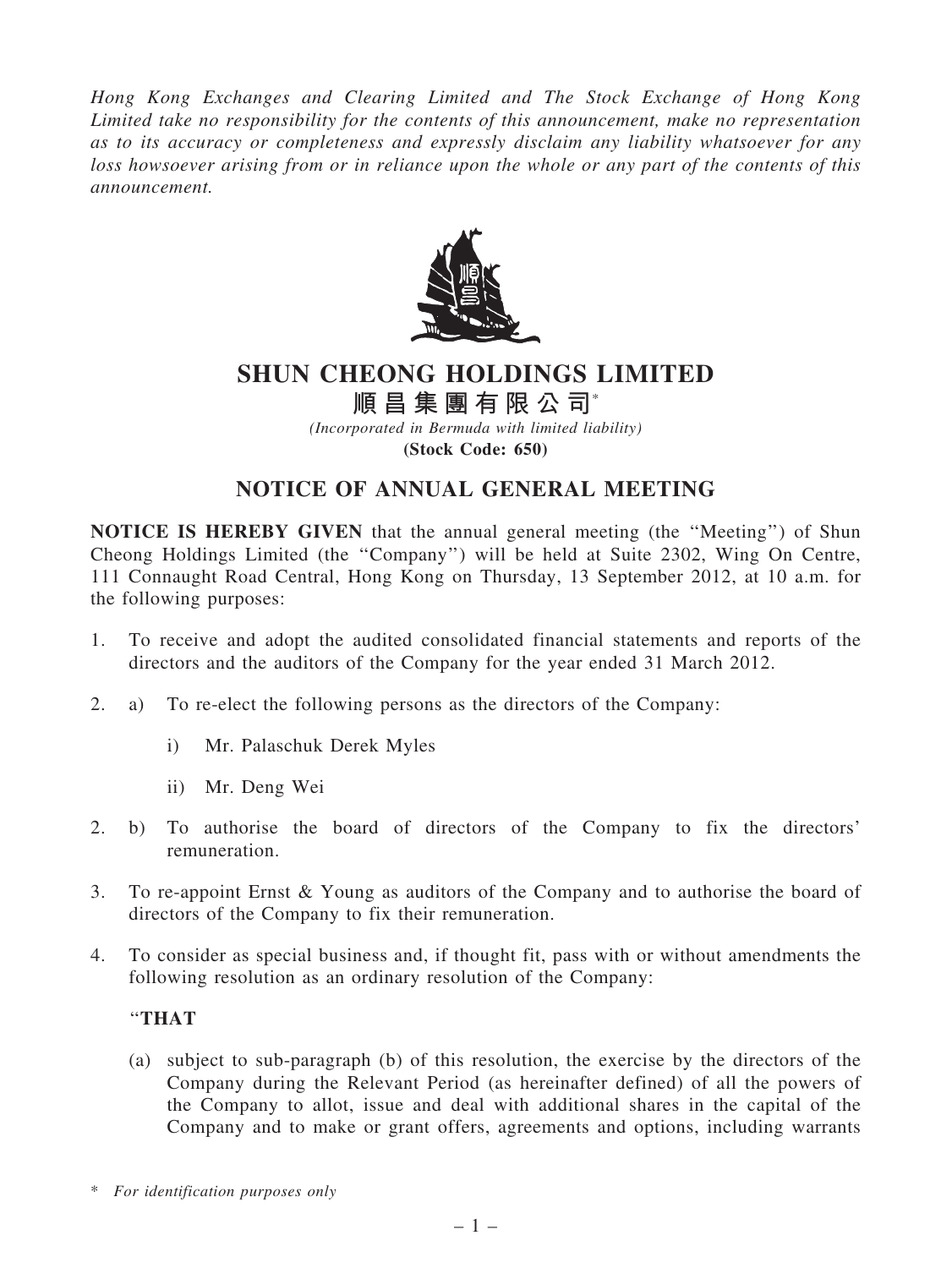and securities convertible or exercisable into shares of the Company, which might require the exercise of such powers either during or after the Relevant Period, be and is hereby generally and unconditionally approved;

- (b) the aggregate nominal amount of the share capital allotted or agreed conditionally or unconditionally to be allotted (whether pursuant to an option or otherwise) by the directors of the Company pursuant to the approval in sub-paragraph (a) of this resolution, otherwise than pursuant to a Rights Issue (as hereinafter defined) or the exercise of subscription of conversion rights under the terms of any warrants of the Company or any securities which are convertible or exercisable into shares of the Company or any share option scheme or any scrip dividends or similar arrangement providing for the allotment of shares in lieu of the whole or part of a dividend on shares of the Company in accordance with the Bye-laws of the Company or a specific authority granted by the shareholders of the Company in general meeting, shall not exceed 20% of the aggregate nominal amount of the issued share capital of the Company on the date of this resolution and this approval shall be limited accordingly; and
- (c) for the purpose of this resolution:

''Relevant Period'' means the period from the passing of the resolution until whichever is the earliest of:

- (i) the conclusion of the next annual general meeting of the Company;
- (ii) the expiration of the period within which the next annual general meeting of the Company is required by the Bye-laws of the Company or any applicable law to be held; and
- (iii) the date on which the authority set out in this resolution is revoked or varied by an ordinary resolution in general meeting.

''Rights Issue'' means an offer of shares in the Company, or any offer of warrants, options or other securities giving rights to subscribe for shares in the Company, open for a period fixed by the directors of the Company to holders of shares on the register on a fixed record date in proportion to their then holdings of such shares (subject to such exclusions or other arrangements as the directors of the Company, after making enquiry, may deem necessary or expedient in relation to fractional entitlements or having regard to any restrictions or obligations under the law of, or the requirements of, any recognised regulatory body or any stock exchange in any territory outside Hong Kong).''

> By Order of the Board Shun Cheong Holdings Limited Cao Jing *Executive Chairman*

Hong Kong, 3 August 2012